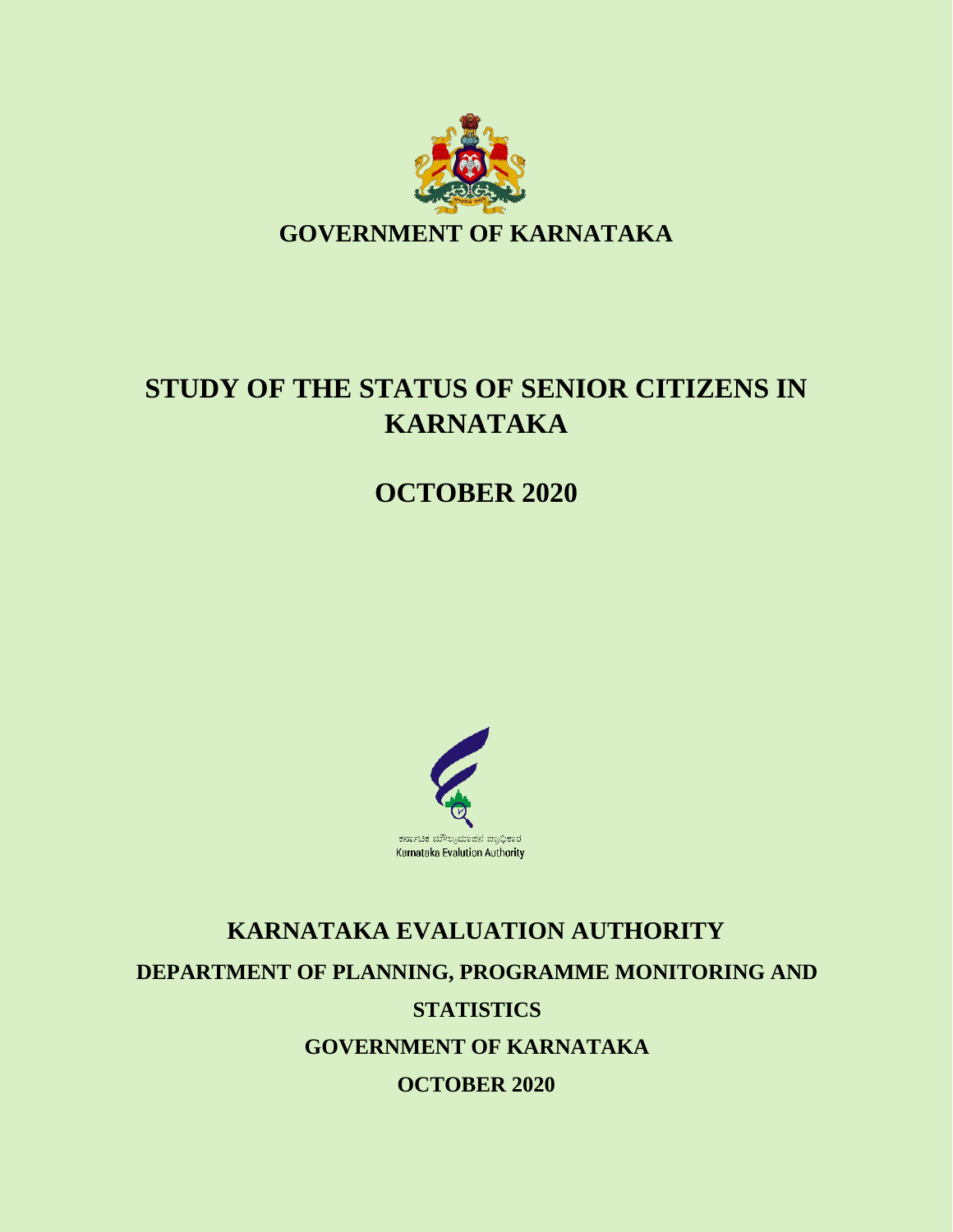# **Executive Summary**

### **Background**

The Government of India and state government have initiated social security pension schemes for the aged, which are being implemented in Karnataka. Government of India initiated 'National Old Age Pension Scheme' (NOAPS) for BPL people above the age of 60 years in 1995 (renamed as Indira Gandhi National Old Age Pension Scheme or IGNOAPS in 2007). The financing of the scheme is shared by the Central and the State Governments. IGNOAPS is part of National Social Assistance Programme (NSAP). Apart from IGNOAPS, Government of Karnataka also implements the state government senior citizen pension scheme known as Sandhya Suraksha Yojane (SSY) introduced in 2007. It intends to cover the larger section of poor elderly who may not be covered through IGNOAPS. The objective of SSY, entirely funded by Government of Karnataka, is to provide financial assistance to the eligible senior citizens of Karnataka while the objective of IGNOAPS is to provide a basic level of financial support to the destitute elderly.

Given the vulnerabilities faced by the senior citizen population, it is pertinent to evaluate the senior citizen pension schemes IGNOAPS and SSY. This study by GRAAM, commissioned by KEA, evaluates the effectiveness of IGNOAPS and SSY in the state of Karnataka and its effect on the socio-economic conditions of elderly populations of the state*.* The objectives of the evaluation study are as follows:

- a) To analyse the functioning of IGNOAPS and SSY and identify their contribution for the welfare of the poor
- b) To analyse the knowledge and awareness about pension schemes among beneficiaries and non-beneficiaries.
- c) To examine the enrolment process for pension schemes
- d) To study the pension disbursement mechanism
- e) To study the factors affecting the Aadhar linked DBT coverage for pension schemes
- f) To examine the adequacy of the financial assistance in providing a minimum livelihood to the old age people.

#### **Methodology and Sampling**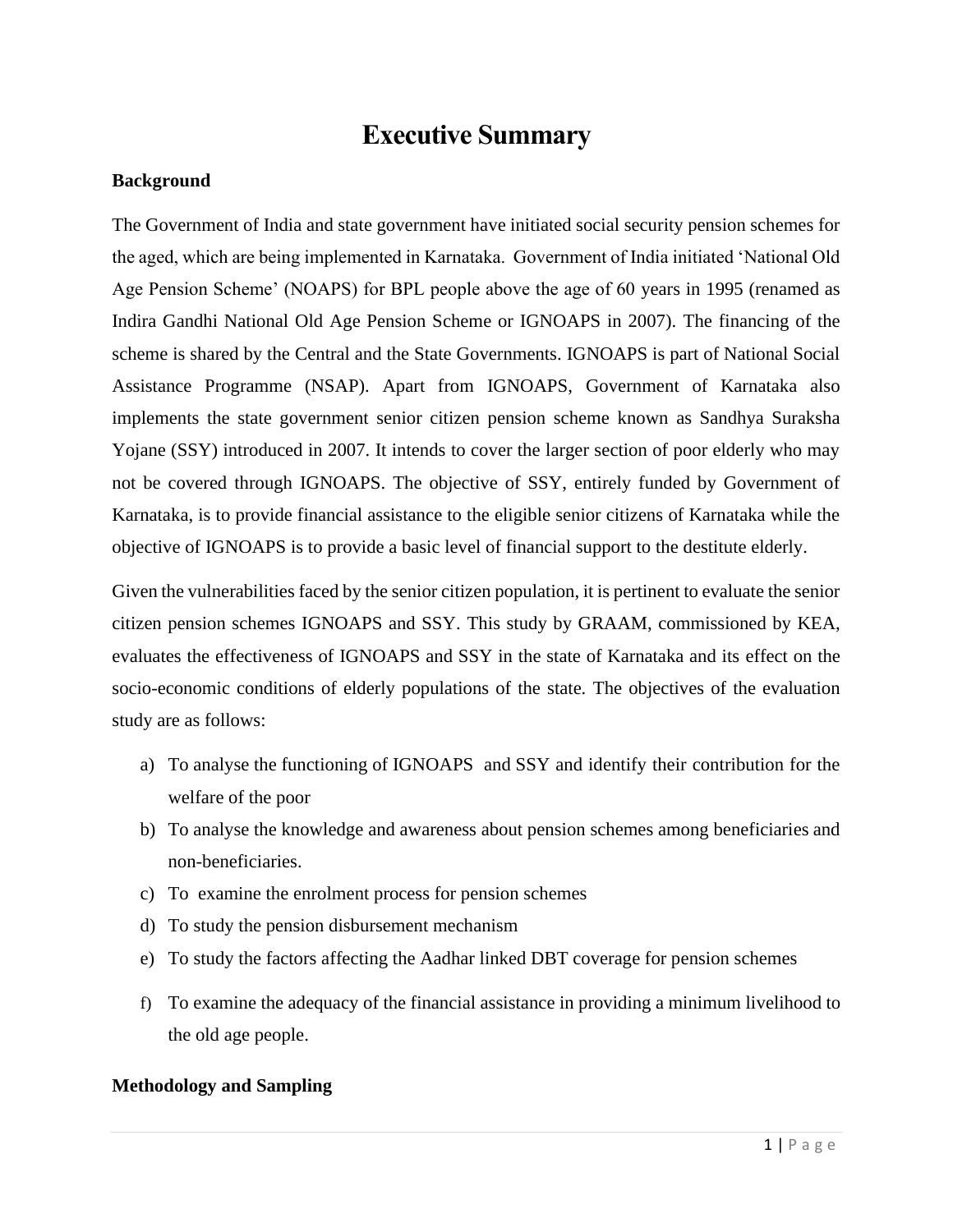- This study adopted a mixed methods approach and made use of both primary and secondary data.
- Secondary data for this project came from beneficiary list of the entire state, maintained by the DSSP, Government of Karnataka.
- This study has also reviewed the good practices of other states pertaining to old age pensions.
- Primary data for this study came from quantitative and qualitative methods covering a range of stakeholders.
- The quantitative data largely came from a survey which covered a large sample of 6087 beneficiaries (2994 IGNOAPS beneficiaries + 3093 SSY beneficiaries) and 112 nonbeneficiaries.
- On the qualitative side, data came from 105 In-depth Interviews or IDIs of functionaries at various levels such as State level officials of DSSP, Assistant District Commissioner, Deputy Thasildar, Village Accountant and Postman.
- 33 FGDs of beneficiaries and 31 FGDs of non-beneficiaries also generated qualitative insights for the study.

# **Results and Findings of the Study**

This study has delved into the processes and outcomes of pension provision under IGNOAPS and SSY. The results and findings of the study are as follows:

# *Implementation Processes*

#### *Results and findings on enrolment processes*

- Most beneficiaries (70.8% SSY beneficiaries and 75% IGNOAPS beneficiaries) are submitting online applications at the Nada Kacheri or Taluka Panchayat.
- Most beneficiaries are undergoing the inconvenience of travelling alone to submit applications (87% of IGNOAPS beneficiaries and 71% of SSY beneficiaries). All the beneficiaries are further inconvenienced by having to travel multiple times to submit the applications.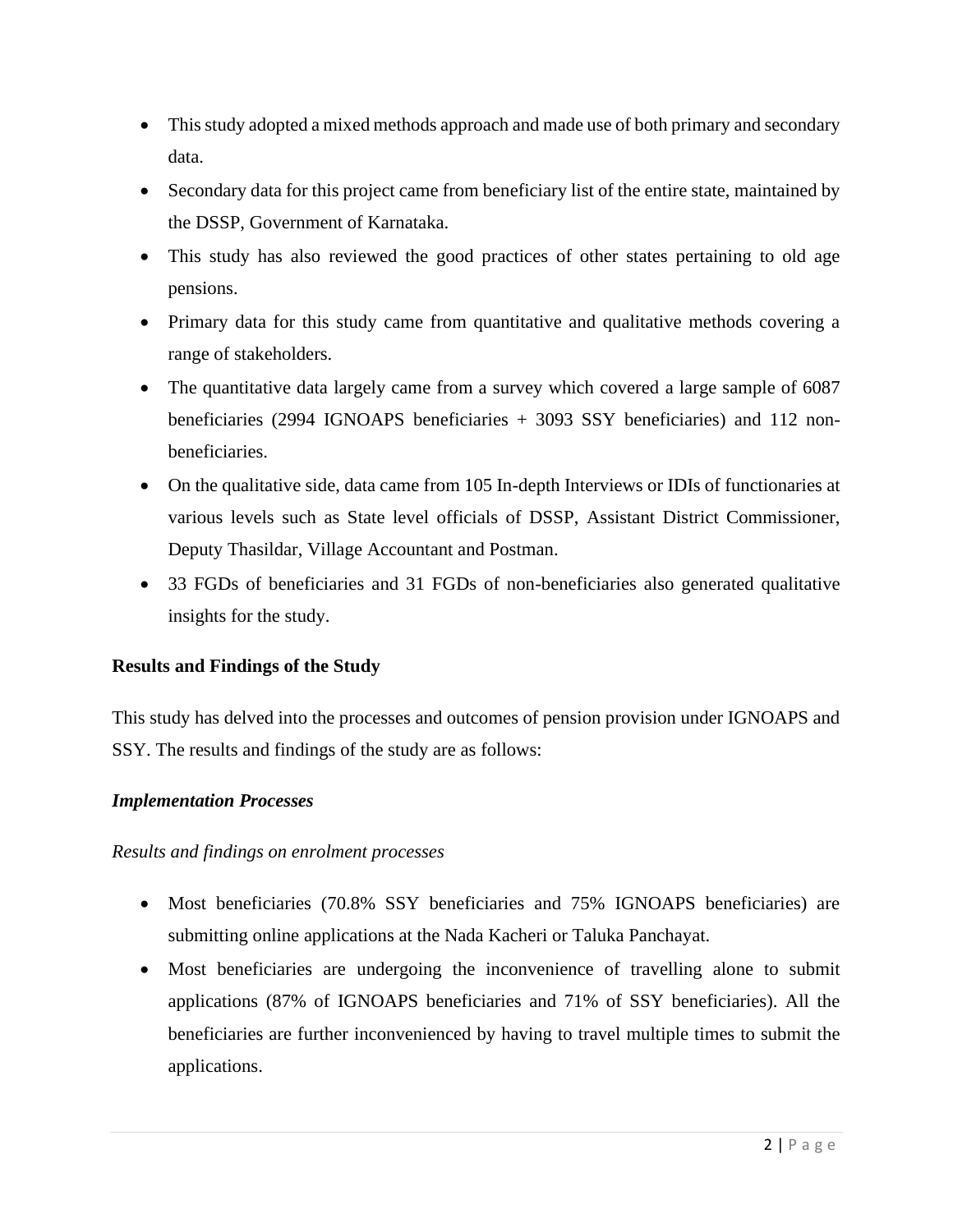- The lengthy application formats of IGNOAPS, which asks for a number of unnecessary details, makes it more burdensome for the aged beneficiaries to enrol.
- Beneficiaries also have to travel long distances to submit the applications. Rural SSY beneficiaries travelled an average of 5 km and rural IGNOAPS beneficiaries travelled an average of 6 km to submit the applications.
- Most (but not all) beneficiaries experience probity and transparency in the application process; 4.4% of SSY beneficiaries and 5.3% IGNOAPS beneficiaries had to pay transaction charges. Additional transaction charges are given at two levels: while accessing age proof from the government hospitals and/or during the submission of application at *Nada Kacheri*.
- 37% SSY beneficiaries and 37.4% IGNOAPS beneficiaries had expressed difficulty in travelling to *Nada Kacheri* to submit the applications because of old age, losing a days' pay, distance and cost of travel.
- Verification processes at application stage have been carried out for most beneficiaries. 72% of SSY beneficiaries and 78% of IGNOAPS beneficiaries had received visit for verification of documents and living conditions by the relevant government functionaries.
- Because of lacking their own mobile numbers, beneficiaries are having to state their family members' or friends' phone numbers on the application form. This makes them dependent on others for keeping track of status updates on their pension applications.

# *Results and findings on disbursement processes*

- Pensions for both schemes are supposed to be disbursed within 2 months of application, and most beneficiaries (64.4% SSY beneficiaries and 44.7% IGNOAPS beneficiaries) receive their pensions on time or in a near timely manner (within one to three months of submitting the application).
- 19% SSY and 33.6% IGNOAPS beneficiaries receive the pension after 3 months or more after the application.
- Most beneficiaries obtain their pensions every month.
- A large share of beneficiaries (70%) have been brought under DBT coverage and their pensions are transferred directly to their bank or post office accounts, without the intermediation of village postmen.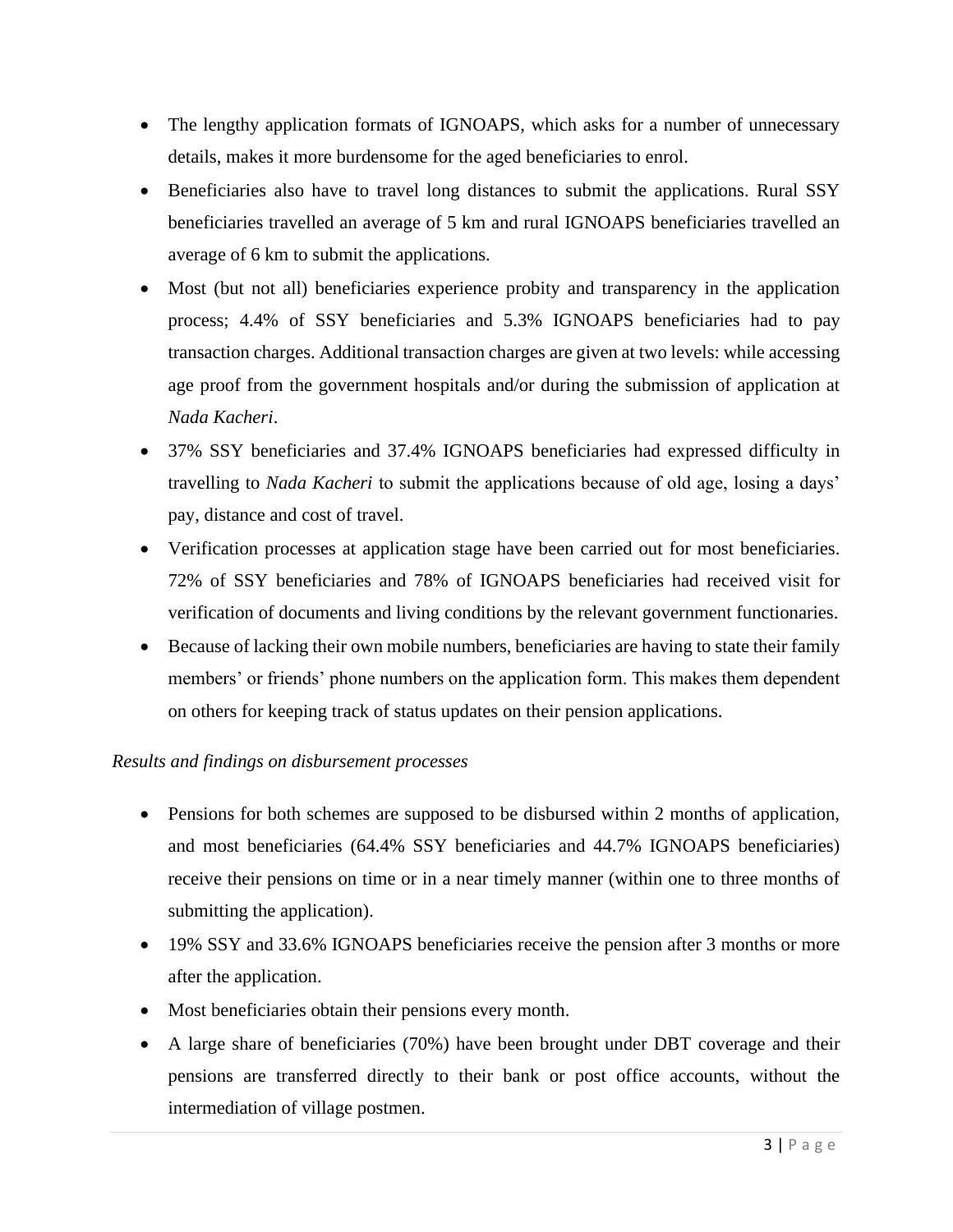• FGD findings show that the DBT mode of transfer leads to certain challenges for beneficiaries, especially because of poor access to banking facilities, inadequate financial literacy and lack of banking habits. It also exacerbates dependence on other family members for withdrawal of pensions.

### *Scheme performance in terms of coverage of elderly population*

- SSY and IGNOAPS together were providing pensions to 29.32 lakh aged persons in 2015-16. Considering the old age population as per Census 2011, about 50% of the aged population in Karnataka are covered by both these schemes.
- SSY has less restrictive exclusion criteria that also allow APL beneficiaries meeting the lower income limits. SSY has complemented IGNOAPS very well in enhancing coverage of vulnerable senior citizen population in view of the ceiling on the number of beneficiaries under IGNOAPS. In the five year period 2011-12 to 2015-16, SSY's beneficiaries grew 95% while IGNOAPS beneficiaries grew by only 27%. In 2015-16, SSY covered 22 lakh beneficiaries compared to 7.2 lakh covered by IGNOAPS.

# *Scheme performance in terms of targeting of the vulnerable aged*

- The demographic and socio-economic characteristics of the surveyed scheme beneficiaries show that the scheme is effectively targeting the vulnerable among the aged population.
- More than 80% of the beneficiaries of both schemes are from rural areas.
- The majority of beneficiaries (90% in SSY and 79% in IGNOAPS), are below 80 years, which means relatively lower coverage of super senior citizens. IGNOAPS has a relatively larger share of 80 plus aged beneficiaries (16%) as compared to 6.3% under SSY.
- While the age eligibility criteria are mostly met, a small share of beneficiaries are not meeting the lower age limits of the schemes (3.8% of SSY beneficiaries reported their age to be below 65 years and 1% of IGNOAPS beneficiaries reported their age below 60 years).
- About half the beneficiaries catered by both SSY and IGNOAPS are women. Given that the schemes cater to more single women than single men, it is evident that they are catering to the especially vulnerable sections of the aged who lack support.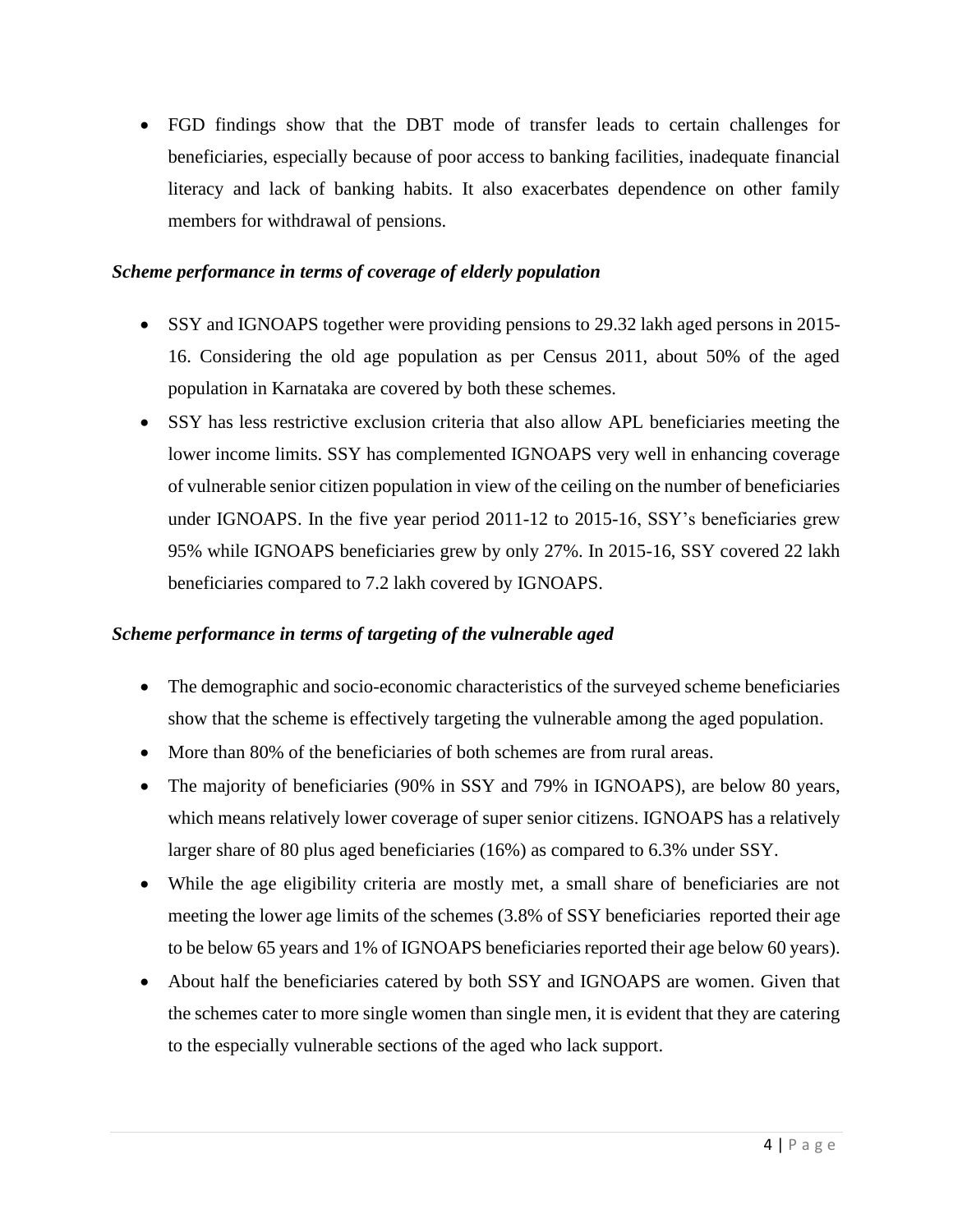- The schemes are a source of support to more than one-fifths beneficiaries who live alone or with spouse, without the support of children.
- Significant shares of beneficiaries are from the less privileged social categories. 41% of SSY beneficiaries and 36% of IGNOAPS beneficiaries belong to Other Backward Class (OBC) category. 24% of SSY beneficiaries and 20% of IGNOAPS beneficiaries belong to SCST sections.
- The illiterate aged are disadvantaged in many ways, and both schemes significantly benefit this most vulnerable group, including the women in this group. Around 79% of total beneficiary sample is illiterate. For both schemes, women constitute the majority of the illiterate beneficiaries (54% in SSY and 64% in IGNOAPS).
- For both schemes, majority of the beneficiaries are either living in *kutcha* or semi-*pucca* houses.
- SSY beneficiaries has average annual income of Rs. 12881 while IGNOAPS beneficiaries have an average annual income of Rs. 11589. Such low income levels indicates the overall income targeting of the scheme.
- While most IGNOAPS beneficiaries meet the required BPL criterion, 2% beneficiaries have made it into the scheme in spite of not being BPL, indicating the presence of inclusion errors under IGNOAPS.
- In spite of pensions, a small share of aged beneficiaries is having to work for a living. 4.6% of SSY and 11.6% of IGNOAPS beneficiaries are still working. It is a matter of concern that 3% of SSY and 8% of IGNOAPS beneficiaries in the age bracket of 80 and above are still working.

# *Awareness and knowledge of pension schemes*

- Even though they benefit from the schemes, 46.3% SSY beneficiaries and 26.8% IGNOAPS beneficiaries were unaware about the pension schemes. Ignorance of SSY may be more since it is a newer scheme than NOAPS/IGNOAPS.
- A majority of non-beneficiaries (62.5%) are aware of the pension schemes.
- Beneficiaries aware of the pension schemes have a general, though not nuanced idea of the eligibility criterion of the schemes.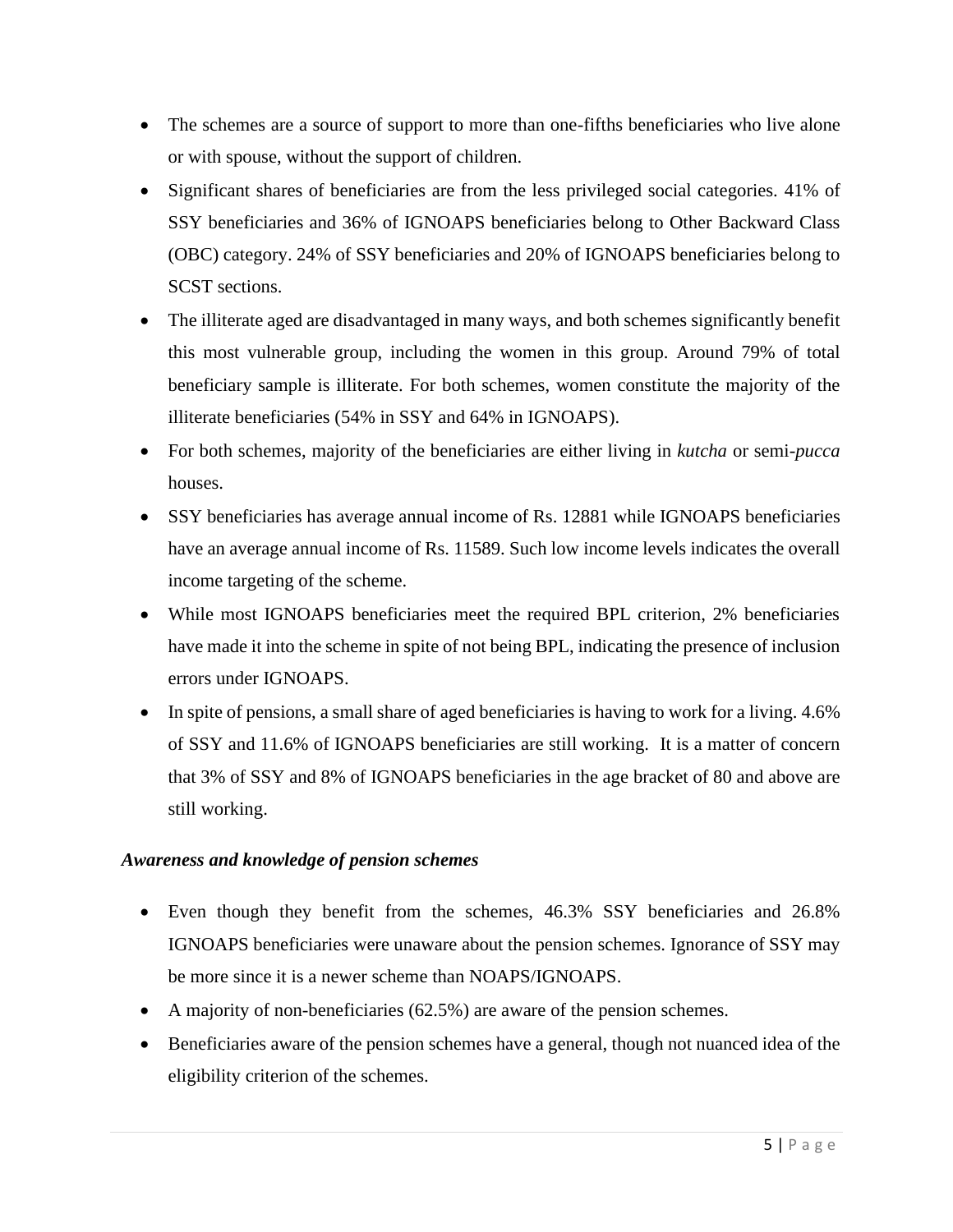- The local elected representatives do not seem to be actively contributing to generating awareness about the schemes, since no beneficiary identified the local elected representative as the source of information about the schemes.
- Regression results show that rural, relatively younger and the less educated senior citizens, and those having lesser family income and living alone or with spouse are less aware of the scheme.

# *Usage and Adequacy of Pension Amount*

- The pension amount (Rs 600 or Rs 1000) is not covering the entire monthly consumption expenditure of the beneficiaries, the average of which is Rs 4770/- for SSY beneficiaries and Rs 3580/- for IGNOAPS. The average expenditure-pension gap for SSY beneficiaries is about Rs 3840 and that of IGNOAPS is Rs 3040 per month.
- Beneficiaries spend the largest share of their pension on food expenses (almost 25%). 17% of the pension is spent on medication.
- Even though the pension amount is meagre, 30% of the beneficiaries share it with their family members.

# **Recommendations of the study**

- Government should provide free Seva Sindhu service at the Gram Panchayat to enable beneficiaries to enrol closer to their homes with greater convenience.
- Gram Panchayats and SHGs should play more pro-active role in identifying eligible beneficiaries and in supporting senior citizens in submitting their applications and should be oriented about the schemes and their procedures.
- The application form for IGNOAPS should be made briefer and simpler
- DBT expansion should be combined with measures to tackle the bank access and usage barriers. Business correspondents should disburse pension amount at beneficiaries' door step.
- Grievance redressal mechanism should be operationalized to ensure time bound redressal of grievances by officers of due seniority.
- The database of beneficiaries should be put out on the public domain.